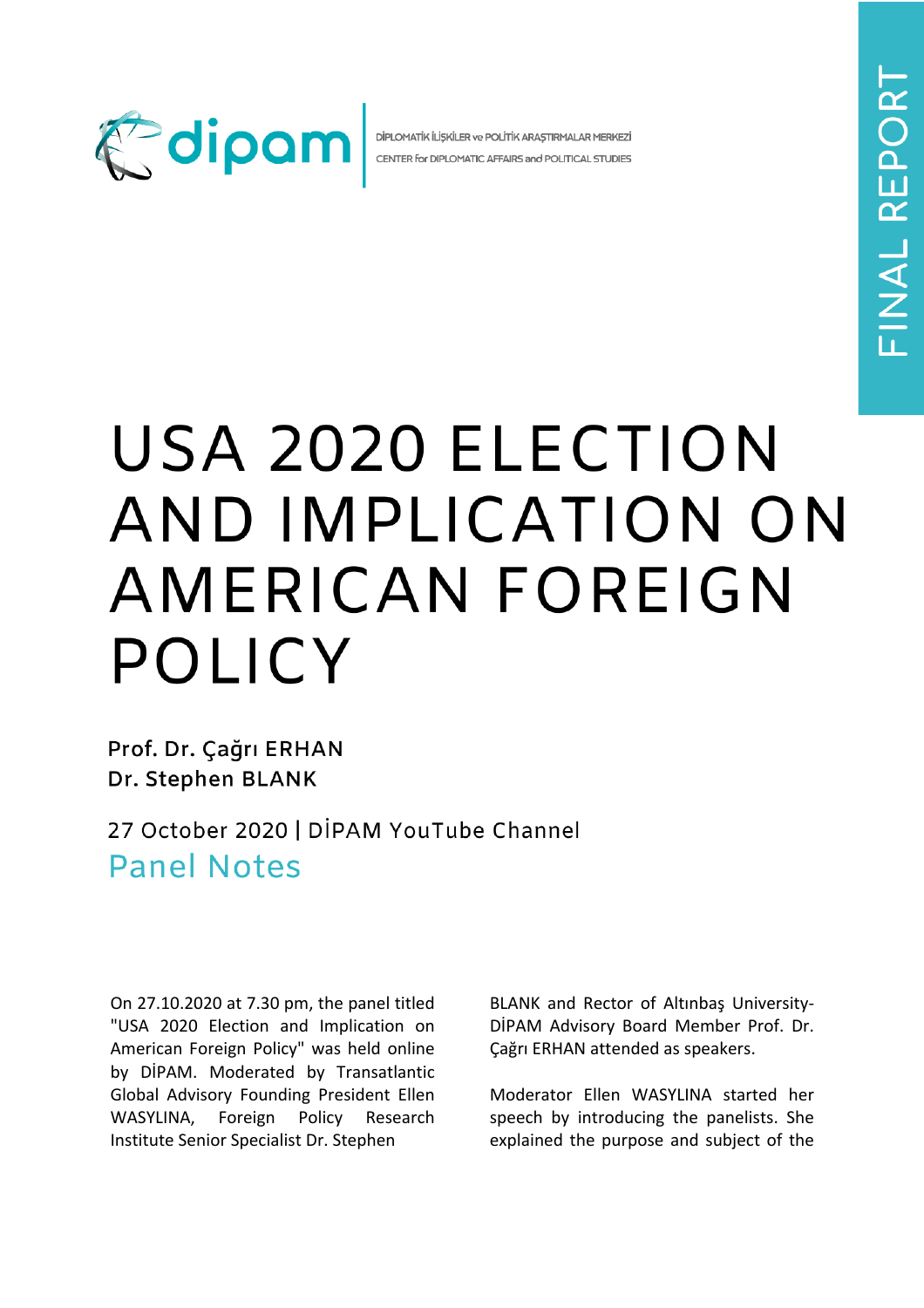panel and evaluated the environment in which the American elections would be held as controversial. Stating that this election process is more contentious compared to other elections, she said that hostility, disagreement, division and opposition between the parties are at an extreme level. She said that this situation was not only among politicians but also widespread in society. Covid-19 started last year and has become a global epidemic, by putting countries and politicians into trouble; she stated that it affected political, economic and social life in a very different way. She stated that this process forced political decisionmakers to restrict and to introduce new social, health and economic regulations. She stated that the epidemic period also affected the USA politically and economically, and evaluated the society's perspectives on the election process and leaders progressing in this process.

She stated that this election will affect the US foreign policy and its role in the world and these effects can be observed especially in the Middle East, Eastern Mediterranean and Europe. The moderator explained 4 main topics to be discussed in the panel and provided time for panelists for their introductory speeches.

Prof. Dr. Çağrı ERHAN stated that the US elections in this period proceeded in a very different way compared to the previous elections, listing the differences between them and drew attention to the lack of place of foreign policy in the election process and debates. He categorized the differences between them by mentioning the differences of opinion among the presidential candidates. He stated that Joe Biden and Donald Trump have at least three differences of opinion

on the issue, based on the results of the surveys conducted with many academicians by think tanks called Carnegie Institute and Global Research Institute. The candidates put the differences on multilateralism in international relations first, and then stated that Donald Trump did not have any multilateral approach and put America in the first place as in the previous elections. He stated that Joe Biden thinks differently on this issue and emphasized international cooperation, international institutions and organizations. He explained that Biden, by thinking this way, wanted to return to the multilateral policies under Obama and Clinton administrations. He added that Trump paid less attention to these issues.

Speaker stated that the second difference of opinion was candidates views on climate change and environmental problems. He stated that Biden openly criticized Trump on this issue. He said that Biden thinks that Trump's policies on climate change and the environment have harmed the future generations of America and the world. He expressed that Biden was ready to return to the environmental policies of the Obama and Clinton periods on this issue.

Erhan, stated that the third divergence was about global public health. He stated that the Covid-19 issue is very hot on the US agenda and has a very important place in the presidential discussions. He expressed that Biden criticized Trump on this issue and that he criticized his failure to lead global efforts and struggles during the epidemic period.

On the other hand, in the survey conducted, it is stated that the candidates will follow almost the same type of foreign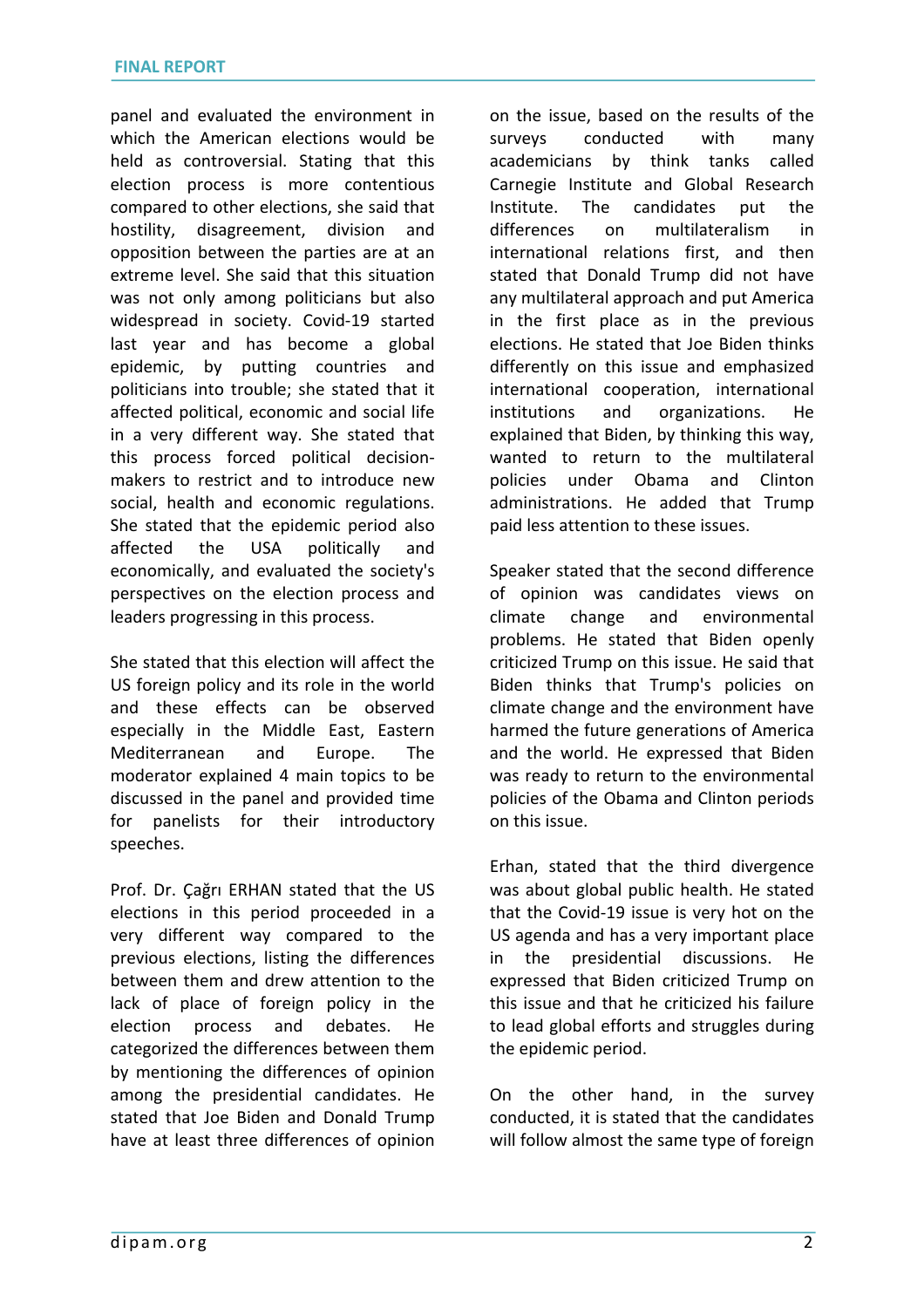policy, especially in three areas, regardless of who wins the next elections; He stated that it was concluded that they would only apply in different shades.

Erhan, stated that the first was related to the use of military force and stated that it was about the US cross-border operations. He said that Biden criticized Trump's increase in defense budget. However, he added that if Biden was elected, there was no clear indication that the defense budget would soon be reduced, and there was no situation that US troops would withdraw.

Speaker, stated that the second was the policies towards China, Biden was not as harsh on China as Trump, but Biden also had concerns about China. He stated that Biden wanted to use soft power instruments more to deal with China. He also said that Biden acknowledged that China challenged the US globally. He added that if Biden is elected, he will take measures against the Chinese threat.

He said that the third is the fight against terrorism and that for both candidates, terrorism is a great threat to the USA. He stated that no matter who wins the election, the USA will continue the fight against terrorism and take measures, and underlined that global terrorism is not over.

According to the result of this survey, which was participated by more than 700 academicians working in the field of International Relations, 92% stated that they believed that foreign governments would be more willing to cooperate with the USA if Biden was elected.

Prof. Dr. Çağrı ERHAN, said he found the results interesting and argued that such a

situation would not apply to Turkey. Turkey's society and academia, after Biden's remarks about the politics of Turkey stated would want to Trump win the elections.

In his own opinion, he stated that the main policies that the candidates have followed and will follow have certain differences and that they will follow similar policies regarding China, terrorism and the use of military force. He stated that he believes that if Biden is elected, there will be multilateralism and more cooperation in the international arena. However, it also questioned whether international actors would be willing to cooperate more with the USA. He stated that Biden wanted to revive the Clinton era rather than Obama.

Dr. Stephen BLANK started his speech by saying that the foreign policy of a great state does not depend on a single period. He argued that the world would not differ radically if Biden won the elections. Stating that he does not see himself as someone who supports any side, he said that there are fundamental differences between Joe Biden and Donald Trump. Not only for relations between the US and Turkey, it has said that it is extremely important differences global scale. As a main point, if Biden is chosen, there will be big changes; he claimed that no one had any idea about what would happen if Trump was elected. He said that Trump proved that he could not implement a consistent foreign policy except for a few issues.

Under the Trump administration, he pointed to the under-financing of the State Department and the massive resignations among foreign service officials, noting that any issue or problem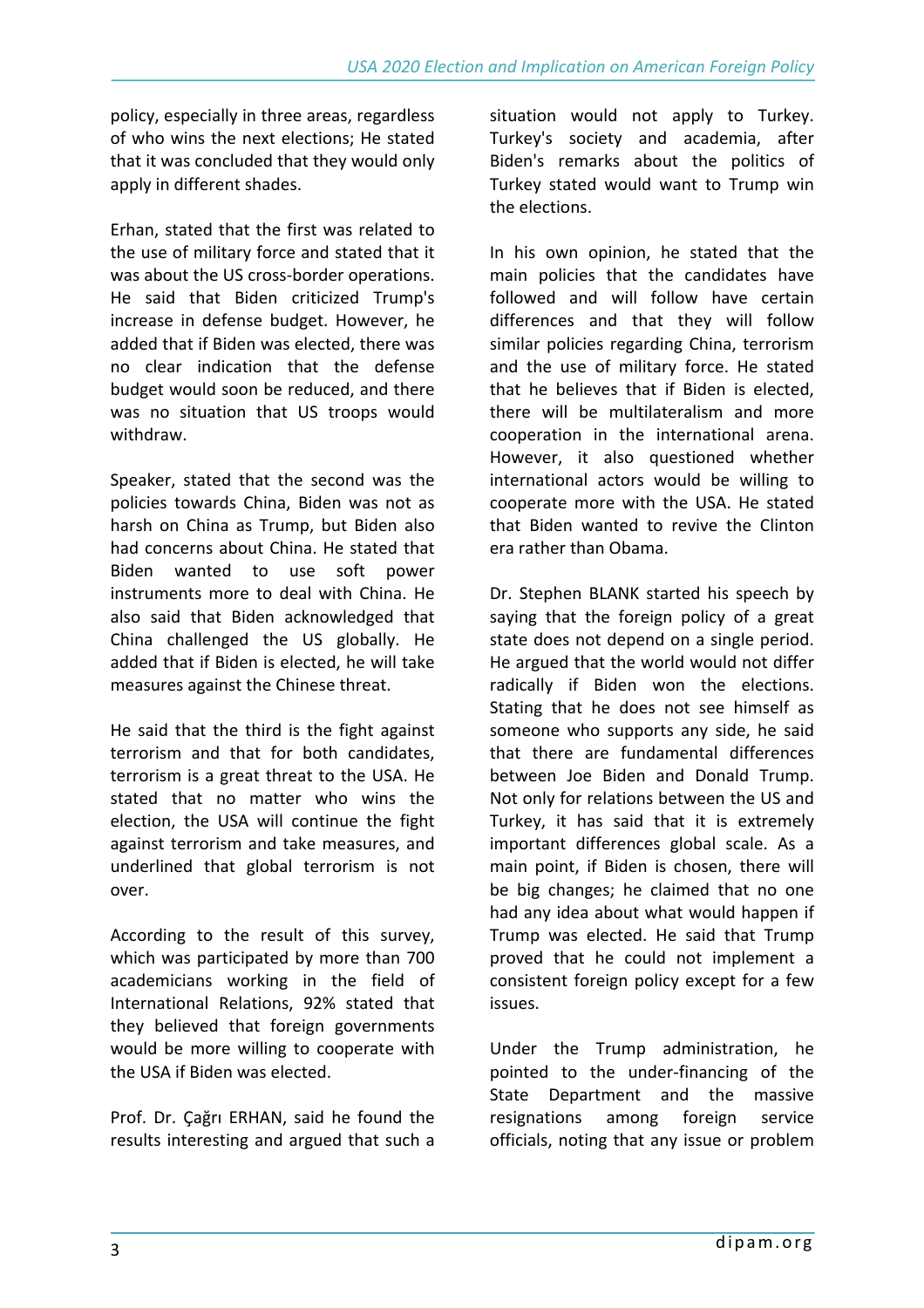could not be solved and accomplished in this way. He pointed out that discontent with the government also applies to the Pentagon, and therefore stated that it is very difficult to formulate and implement a coherent policy. He stated that Trump is extremely naive and uninformed about the world, so he is experiencing crises with intelligence. He also mentioned the negative effects of this situation on foreign relations.

Blank said that the United States has no clear policy towards Turkey and in public opinion there is a very deep misunderstanding in this issue. The speaker attributed this situation to Trump's ambiguous foreign policy understanding.

He said that the situation would be the opposite for Biden and stated that Biden is experienced in foreign policy and has a large foreign policy team. He said that Bİden was well known by the governments of Europe, Middle East and Asia and added that Biden was trusted. He stated that if Biden is elected as a president, he will quickly provide and finance staff in the necessary offices in the National Security Council, State Department and Pentagon (which he thinks Trump cannot provide them). Prof. Dr. Çağrı ERHAn stated that he agreed with what Blank had said about multilateralism and that if Biden was elected, US relations could develop internationally. He also talked about the benefits of international alliance and cooperation for the USA and underlined that all these will be based on a new basis. Dr. Stephen Blank, addressed the normalization processes with Israel and mentioned that countries such as UAE, Bahrain and Sudan participated normalization movement to get US support against Iran and Turkey. He

claimed that these countries joined the normalization movement because they were afraid of not receiving the support of the USA.

He emphasized that there will be no predictability in the possible Trump administration and underlined that there will be no basis for institutional consistency. He argued in particular that there would be no solid foreign policy.

Moderator Ellen WASYLINA expressed that she was curious about the panellists' views on change and continuity in US politics, and how the decision-making process in foreign policy evolved.

Dr. Stephen BLANK stated that power is dispersed in the US system. He stated that the first duty of the President should establish a coherent and good foreign policy and stated that in this process, the President was bombarded with information and oppressed by nongovernmental elements. He gave an example to Roosevelt and Eisenhower, who managed this process well. He underlined that the final decision was made by the President and that this situation should be managed well. He criticized the Trump administration and complained that there was no system in foreign policy. He said that Trump rejected the intelligence community's findings and belittled alliances.

Prof. Dr. Çağrı ERHAN drew attention to the communication between the White House and Congress by mentioning the US political system. He underlined that there is a separation of powers in the USA and a combination of powers. He mentioned the relations between the President and the Congress and stated that lobbying activities also affect the decision-making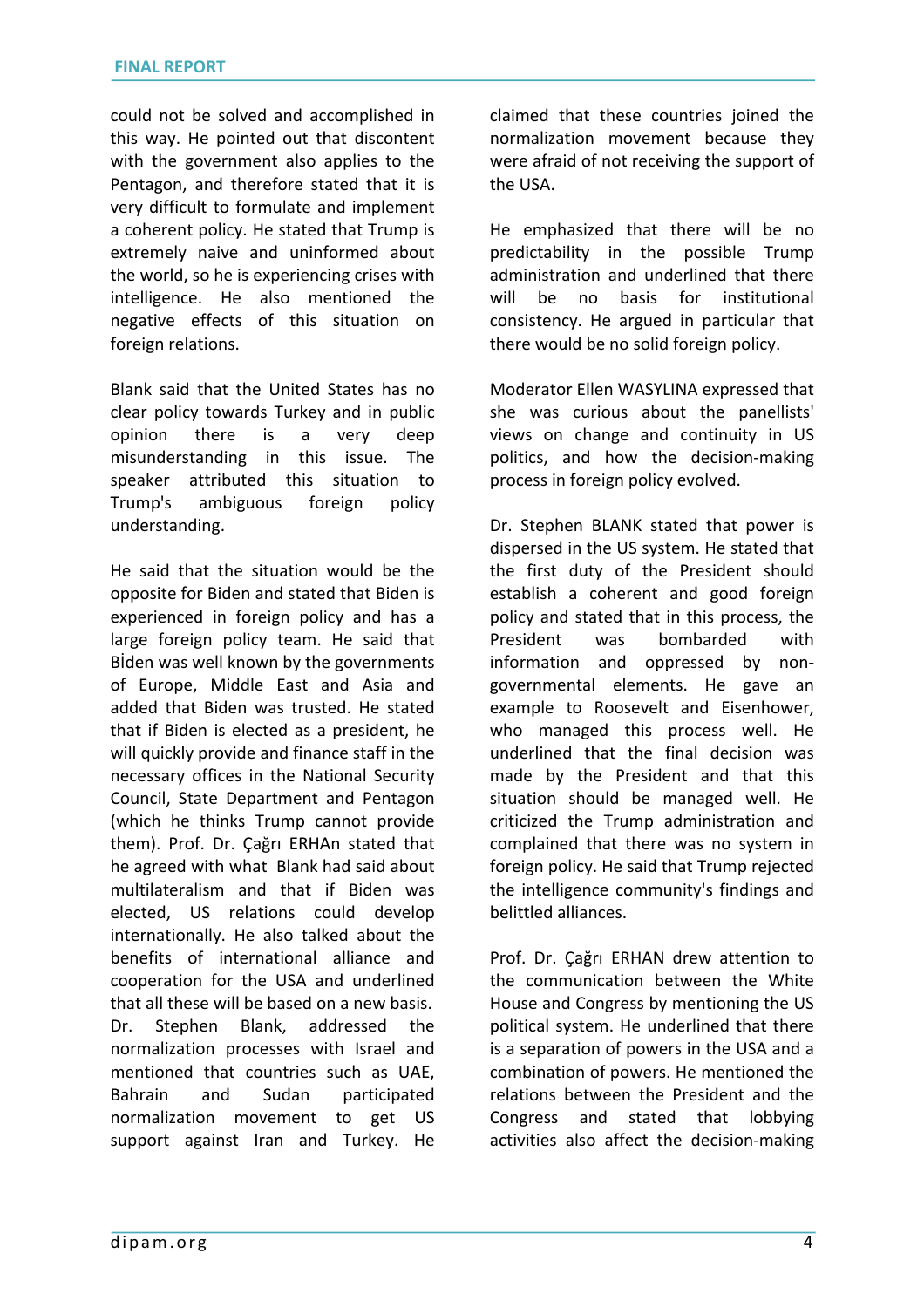processes. He called this situation "the synthesis of different approaches". He said that he saw three separate branches in US foreign policy and listed these as: the State Department, the Pentagon (as the security bureaucracy) and the Treasury. He talked about the effects of these three bureaucratic circles. Prof. Dr. Çağrı Erhan said that if Biden is elected, who will manage these three bureaucratic circles (departments) is important. He also mentioned resignations in these departments in the Trump administration. He stated that the generals within the Pentagon had disagreements with Trump and thought that these disputes could be resolved if Biden was elected.

Moderator Ellen WASYLINA asked the panelists about the importance of NATO and the importance of bilateral and other multilateral alliances for the United States. Dr. Stephen BLANK said that alliances are extremely important to US interests. He stated that after the Second World War, alliances took a high place in the foreign policy of the USA. He said that the administration and protection of alliances and allies made the United States stronger and served it all over the world. He also repeated that Trump did not have a successful period in this regard.

Prof. Dr. Çağrı ERHAN talked about the establishment purpose and development of NATO and found it obligatory to transform it in the new world system. By questioning the concept of the enemy within NATO, he touched on Russia's relations with member countries. He predicted that the selected candidate would try to make NATO a global alliance. He stated that NATO is still a defense organization and said that NATO should be transformed into a security organization. He stated that NATO should open its door

to new members and stated that NATO could be more effective in this way. He has not forgotten that this situation may anger certain parties such as Russia and China. But he believed that NATO had to be transformed in terms of geography and business relations in order to survive.

Moderator Ellen WASYLINA asked Dr. Stephen BLANK his opinions about role of NATO based on increasing tension in Eastern Mediterranean between Turkey and Greece.

Dr. Stephen BLANK said that during this tension, the US took the Greek side and that the US had a large military base in Crete. He said that this base could control not only the Mediterranean, but also Africa and the Middle East. In this way, the United States has clearly stated that that it was against Turkey. Dr. Stephen Blank pointed out what he described as "Turkish aggression against Cyprus and Greece" in his own words. He also underlined that traffickers should comply with international law and said that the parties should stay away from active war. He drew attention to the role of the USA in order to end the tension in the Eastern Mediterranean.

Moderator Ellen WASYLINA, asked Prof. Dr. Çağrı ERHAN for his opinions on the situation in the Eastern Mediterranean and the role of the USA.

On different perspective from Dr. Stephen BLANK, Prof. Dr. Çağrı ERHAN said that: Greek Cypriot Administration and Greece with excluding Turkey, they seeking to create marine areas step by step in last 10 years. He added that the USA should look at this issue on a "fair" basis. Drawing attention to the demilitarization of the islands according to international law and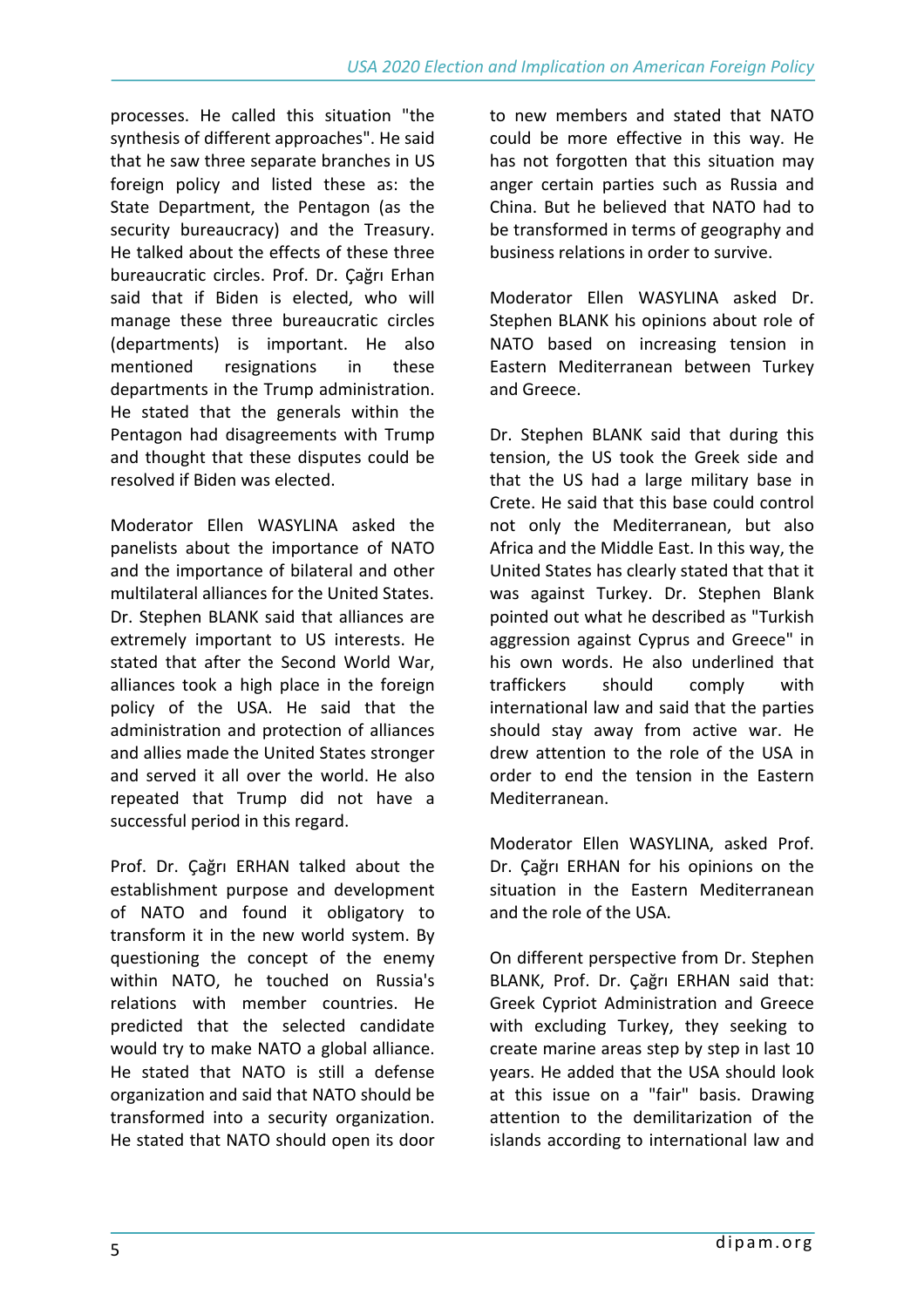the maritime jurisdiction of the islands according to the law of the sea, he questioned the attitudes of Greece and the Greek Cypriot Administration. Speaker, evaluated Turkey's exploration activities in the Eastern Mediterranean and has made an analysis of the current situation. In particular, he drew attention to the agreement signed between Turkey and Libya. And expressed that Turkey's actions could not be considered active warfare. He stated that the USA's interest in Crete was not new and questioned the existence of a large navy such as the 6th Fleet in the Mediterranean. He questioned the existence of this fleet in the Mediterranean today, and that it is not the same as its present existence 30 years ago. He also questioned Russia's military presence in the Mediterranean.

Dr. Stephen BLANK, based USA's presence in the Mediterranean on the invitation of NATO member states such as Turkey, Greece and claimed that the main purpose was the welfare, security and democracy systems of the member states, and said that USA was in the Mediterranean for a peaceful order. He said that her main purpose is not energy, and note that the USA is an independent state in terms of energy. Speakers emphasize that Turkey is left alone in the region and in the region everybody is against her. Blank said that Turkey is faced with political and economic challenges and it is difficult to get out of this situation. Speaker, said that Turkey exaggerated its position in the region and have claimed thatTurkey was in a dangerous situation that Washington might have had to save her.

Prof. Dr. Cağrı ERHAN, emphasize that according to 90% of the population in Turkey, has said that they believes the force behind the 2016 FETO coup attempt

is US. Erhan questioned non-extradition of the terrorist Gulen despite thousands of documents and US's military support to YPG and PYD which are side arms of PKK terorist organization. Speaker evaluate US's this behaviours as a interesting. Despite all these speaker mentioned that he was optimistic for the future of Turkey-US relations and said that cooperation between the two countries believe should be done. He emphasized that there are many opportunities, especially in the field of trade, and stated that harmony and cooperation should be made against the common threat.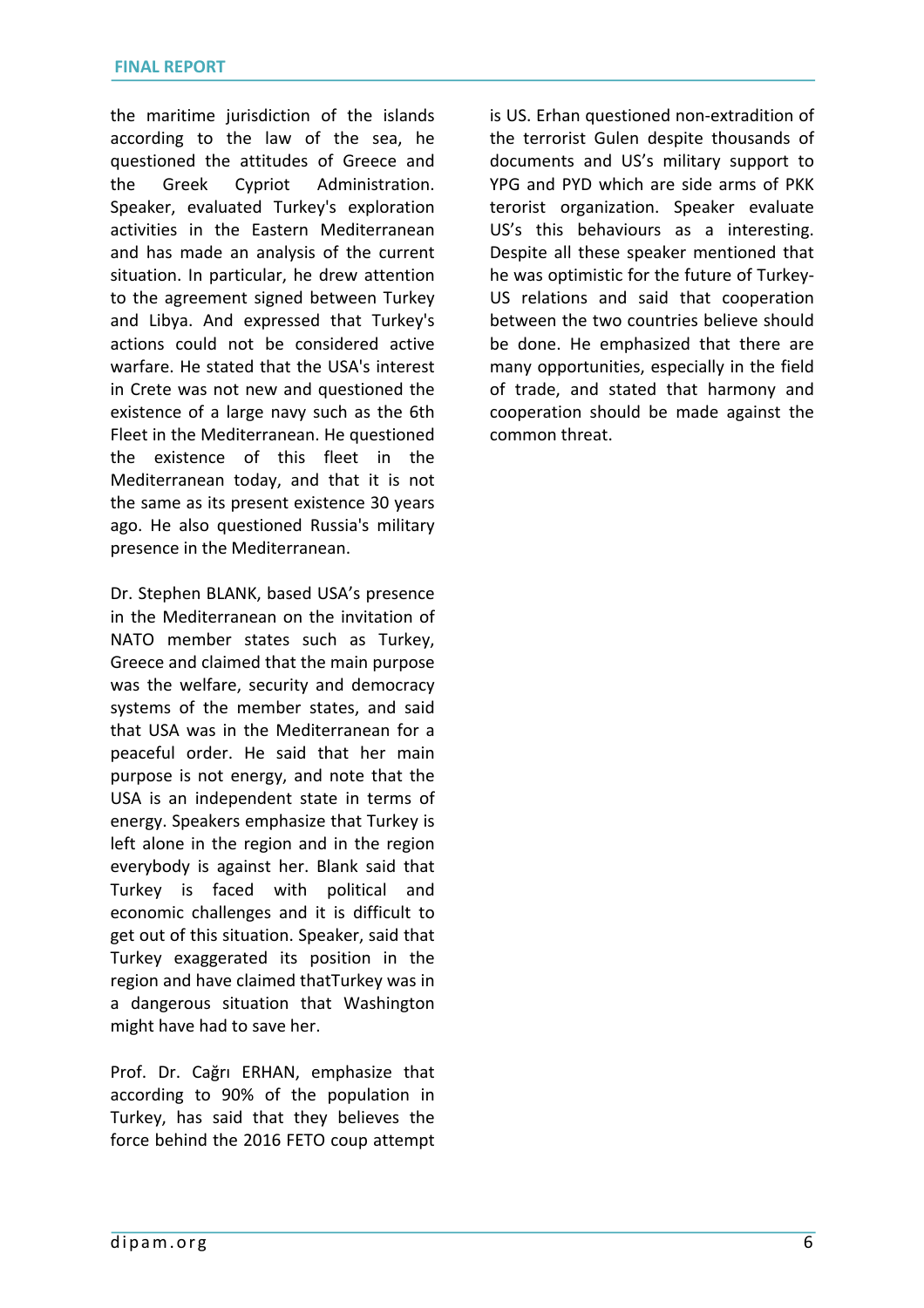

## **ABOUT DISCUSSANTS**

**Ellen WASYLINA,** Former President of the International Geostrategic Maritime Observatory based in Paris, France (IGMO, 2011-2018), Editor in Chief of our bi-annual flagship publication, the Geostrategic Maritime Review (GMR, 2013-2018), she is also an author, speaker, commentator, adjunct professor and mentor. Expert to EUROPAID in Algeria (2014-2015) she has more than 20 years of business leadership experience in both France, Europe and the United States. She possesses two Masters degrees done in France in French in Defense Strategy and Policies from HEI-CEDS (2005) and another Master degree in Conflict Resolution from the Institut Catholique de Paris (2006), she has written many contributions and articles in the press and in university reserach publications. Her books published in French, are "Ukraine : prémices de guerre froide en Europe?" (2014); and "La défense européenne face aux menaces : l'Europe est-elle prête pour son 11 septembre?"(2015), Harmattan , Paris; and two books in English, "Sustainability governance in a post-globalized world" (2019); "Securing the periphery of Europe post-9/11 : the Black and Mediterranean Sea axis"(2019), both on Apple Books; and finally her latest contribution was to the book "The Geopolitical Realities for Russia : from the Black Sea to the Mediterranean" (2019) under the direction of Nursin Atesoglu Güney; her chapter was "What lies behind the Ukrainian crisis and Moscow's gains and losses?" (2019).